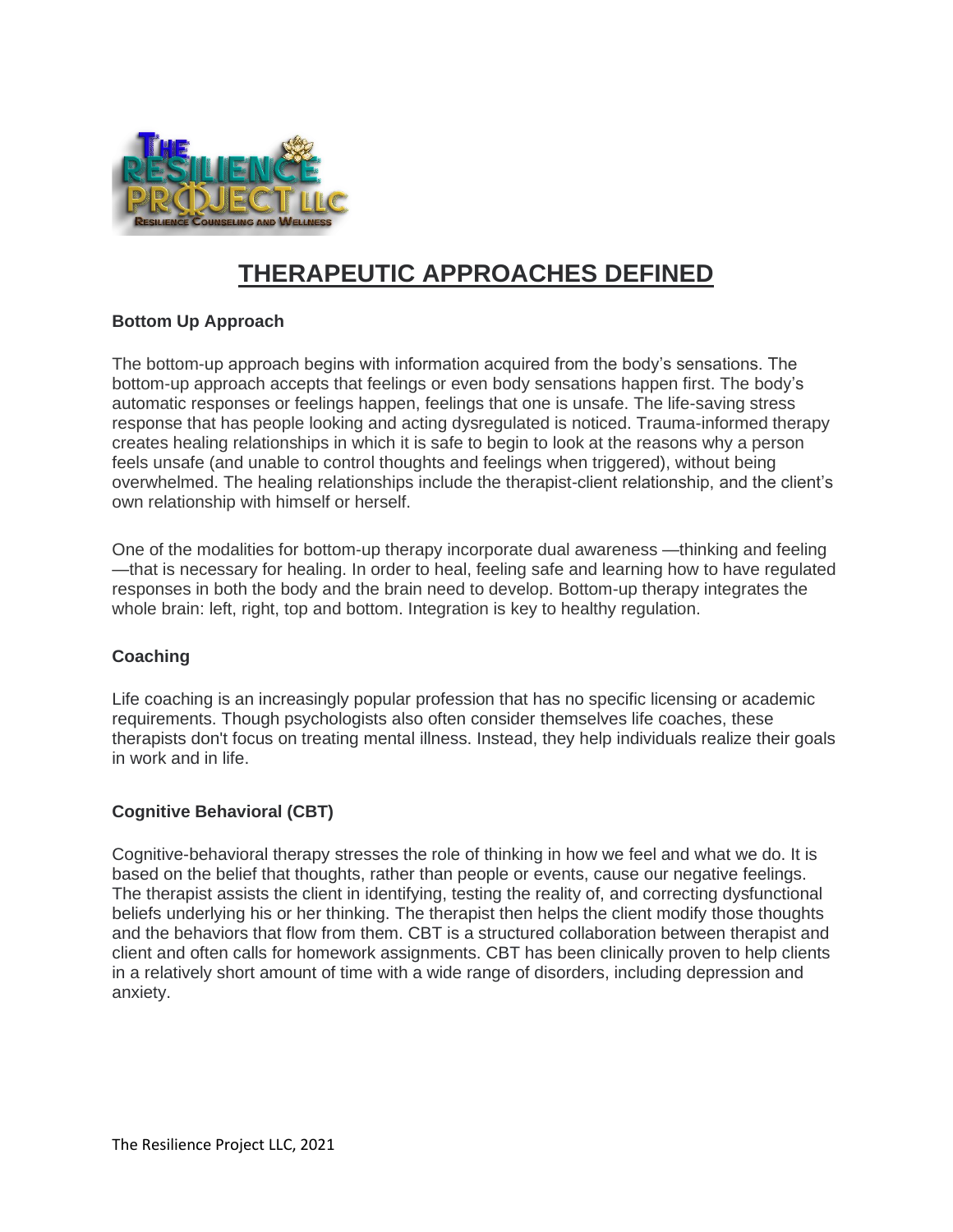#### **Eclectic**

Many practitioners take an eclectic approach to therapy, drawing upon various aspects of cognitive-behavioral and psychodynamic methods to create their own custom-made approach. Such therapists often work with their clients to create a treatment plan that encompasses different techniques to best address the client's particular problems and to appeal to their sensibility.

# **Existential**

Existential psychotherapy is based on the philosophical belief that human beings are alone in the world, and that this aloneness can only be overcome by creating one's own meaning and exercising one's freedom to choose. The existential therapist encourages clients to face life's anxieties head on and to start making their own decisions. The therapist will emphasize that, along with having the freedom to carve out meaning, comes the need to take full responsibility for the consequences of one's decisions. Therapy sessions focus on the client's present and future rather than their past.

## **Humanistic**

The humanistic method takes a positive view of human nature and emphasizes the uniqueness of the individual. Therapists in this tradition, who are interested in exploring the nature of creativity, love, and self-actualization, help clients realize their potential through change and self-directed growth. Humanistic therapy is also an umbrella term for gestalt, client-centered therapy, and existential therapy.

#### **Interpersonal**

IPT is a short-term psychotherapy in which therapist and client identify the issues and problems of interpersonal relationships. They also explore the client's life history to help recognize problem areas and then work toward ways to rectify them.

#### **Mind-Body**

Mind-body therapies are a group of healing techniques that enhance the mind's interactions with bodily function, to induce relaxation and to improve overall health and well-being. Guided imagery, low intensity movement, meditation, yoga, music/sound.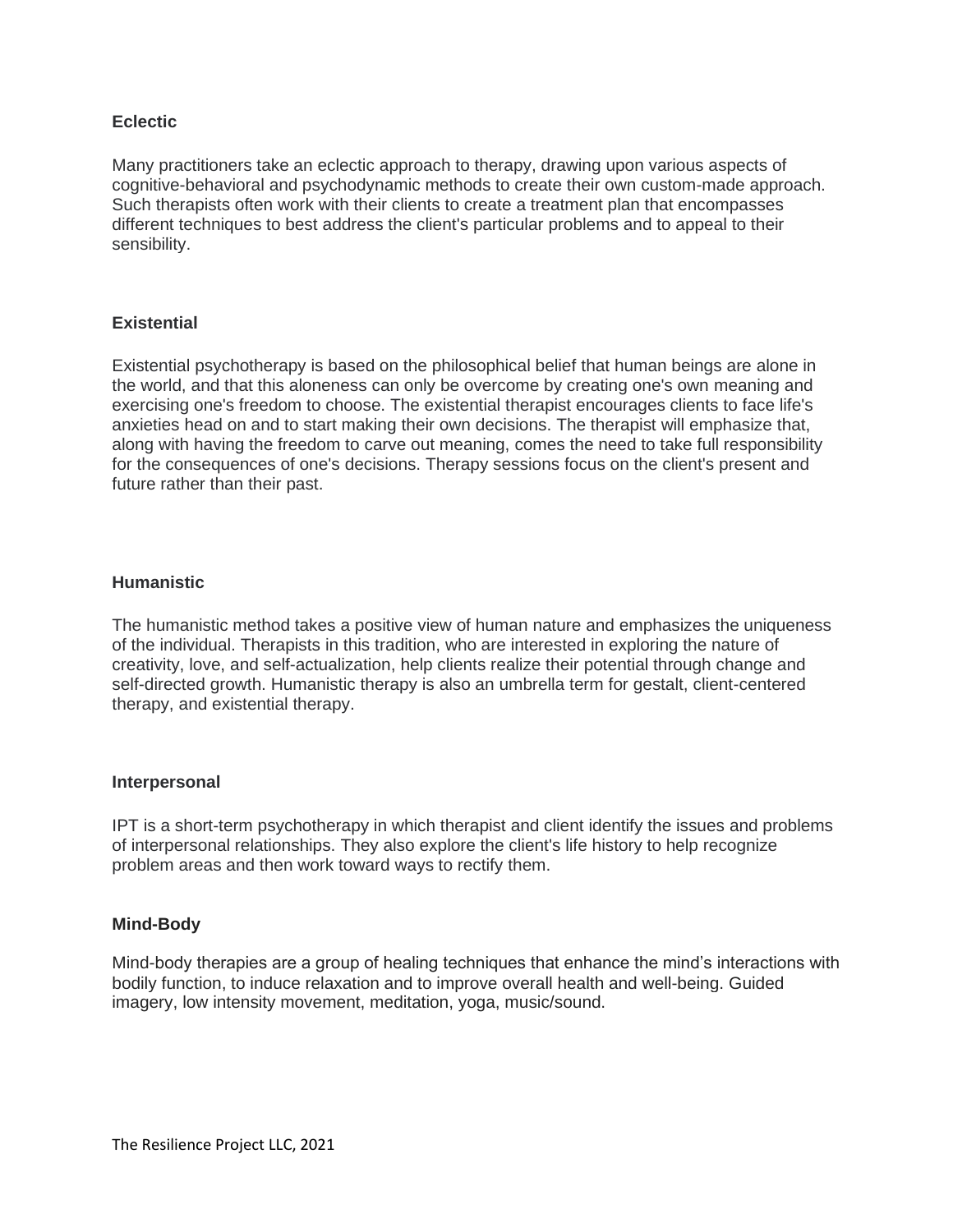## **Mindfulness-Based (MBCT)**

For clients with chronic pain, hypertension, heart disease, cancer, and other health issues such as anxiety and depression, mindfulness-based cognitive therapy, or MBCT, is a two-part therapy that aims to reduce stress, manage pain, and embrace the freedom to respond to situations by choice. MCBT blends two disciplines--cognitive therapy and mindfulness. Mindfulness helps by reflecting on moments and thoughts without passing judgment. MBCT clients pay close attention to their feelings to reach an objective mindset, thus viewing and combating life's unpleasant occurrences.

## **Motivational Interviewing**

Motivational Interviewing (MI) is a method of therapy that works to engage the motivation of clients to change their behavior. Clients are encouraged to explore and confront their ambivalence. Therapists attempt to influence their clients to consider making changes, rather than non-direct exploration of themselves. Motivational Interviewing is frequently used in cases of problem drinking or mild addictions.

## **Narrative**

Narrative Therapy uses the client's storytelling to indicate the way they construct meaning in their lives, rather than focusing on how they communicate their problem behaviors. Narrative Therapy embraces the idea that stories actually shape our behaviors and our lives and that we become the stories we tell about ourselves. There are helpful narratives we can choose to embrace as well as unhelpful ones. Although it may sound obvious, the power of storytelling is to elevate the client--who is the authority of their narrative--rather than the therapist, as expert.

# **Person-Centered**

Person-centered therapy uses a non-authoritative approach that allows clients to take more of a lead in discussions so that, in the process, they will discover their own solutions. The therapist acts as a compassionate facilitator, listening without judgment and acknowledging the client's experience without moving the conversation in another direction. The therapist is there to encourage and support the client and to guide the therapeutic process without interrupting or interfering with the client's process of self-discovery.

# **Positive Psychology**

Unlike traditional psychology that focuses more on the causes and symptoms of mental illnesses and emotional disturbances, positive psychology emphasizes traits, thinking patterns, behaviors, and experiences that are forward-thinking and can help improve the quality of a person's day-to-day life. These may include optimism, spirituality, hopefulness, happiness,

The Resilience Project LLC, 2021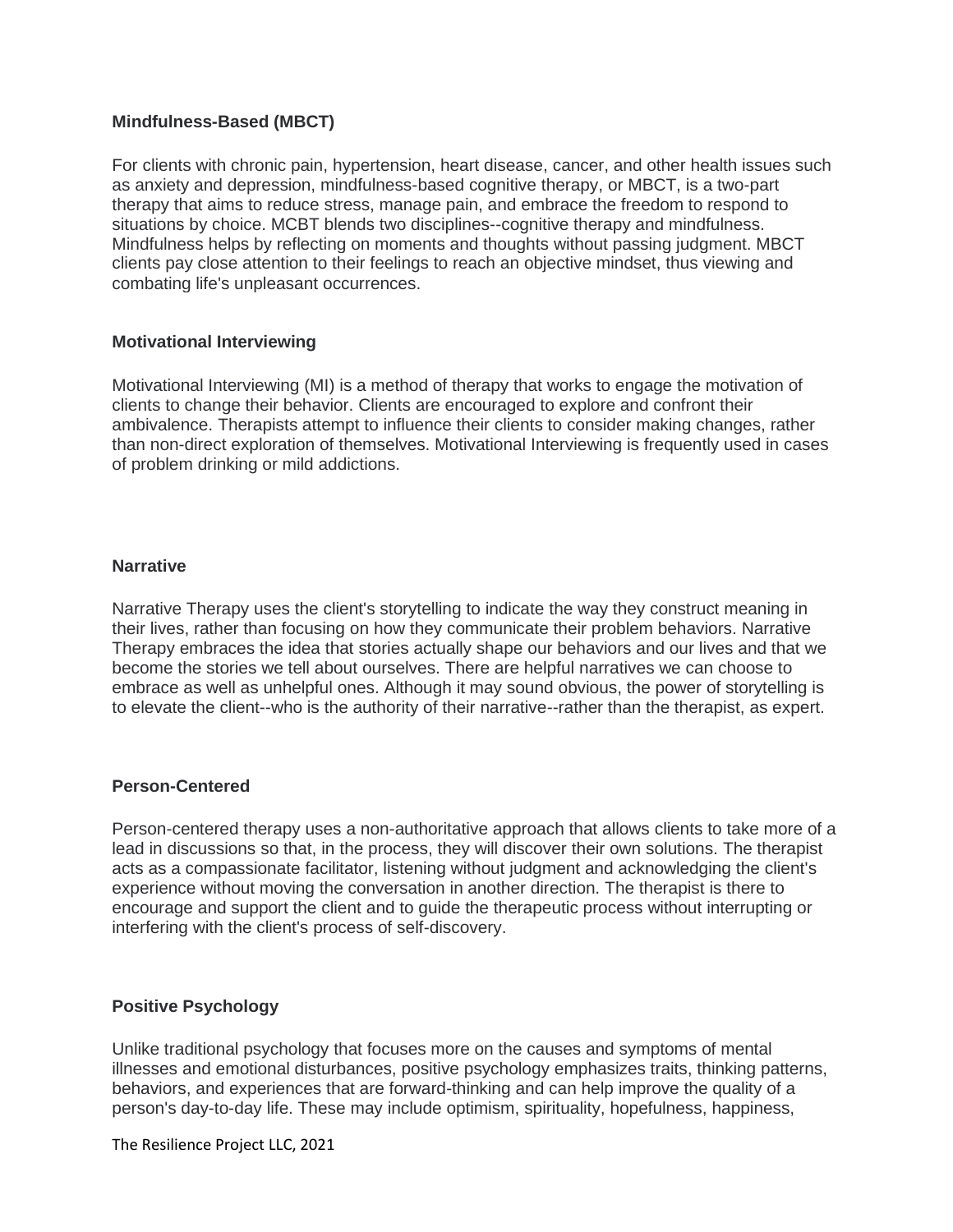creativity, perseverance, justice, and the practice of free will. It is an exploration of one's strengths, rather than one's weaknesses. The goal of positive psychology is not to replace those traditional forms of therapy that center on negative experiences, but instead to expand and give more balance to the therapeutic process.

## **Solution Focused Brief (SFBT)**

Solution-focused therapy, sometimes called "brief therapy," focuses on what clients would like to achieve through therapy rather than on their troubles or mental health issues. The therapist will help the client envision a desirable future, and then map out the small and large changes necessary for the client to undergo to realize their vision. The therapist will seize on any successes the client experiences, to encourage them to build on their strengths rather than dwell on their problems or limitations.

## **Strength-Based**

Strength-based therapy is a type of positive psychotherapy and counseling that focuses more on your internal strengths and resourcefulness, and less on weaknesses, failures, and shortcomings. This focus sets up a positive mindset that helps you build on you best qualities, find your strengths, improve resilience and change worldview to one that is more positive. A positive attitude, in turn, can help your expectations of yourself and others become more reasonable.

#### **Supportive Therapy**

The idea behind supportive therapy is to give people an outlet where they can express themselves and their frustrations, sorrows, joys, and hopes. Some people just need to have someone on their side to get through certain life problems. Having a dedicated therapist who is willing to listen and be there is often enough to make a big difference in a person's life. That is why therapists who are practicing supportive therapy often think carefully before deciding to interject with some advice of their own. Supportive therapy is also about helping clients to manage their symptoms.

# **Transpersonal**

Transpersonal therapy emphasizes the transcendent or spiritual aspects of a client's development. A transpersonal therapist may help the client cultivate a greater sense of connectedness with others, with nature, and with a higher spirit.

#### **Trauma Conscious/Focused**